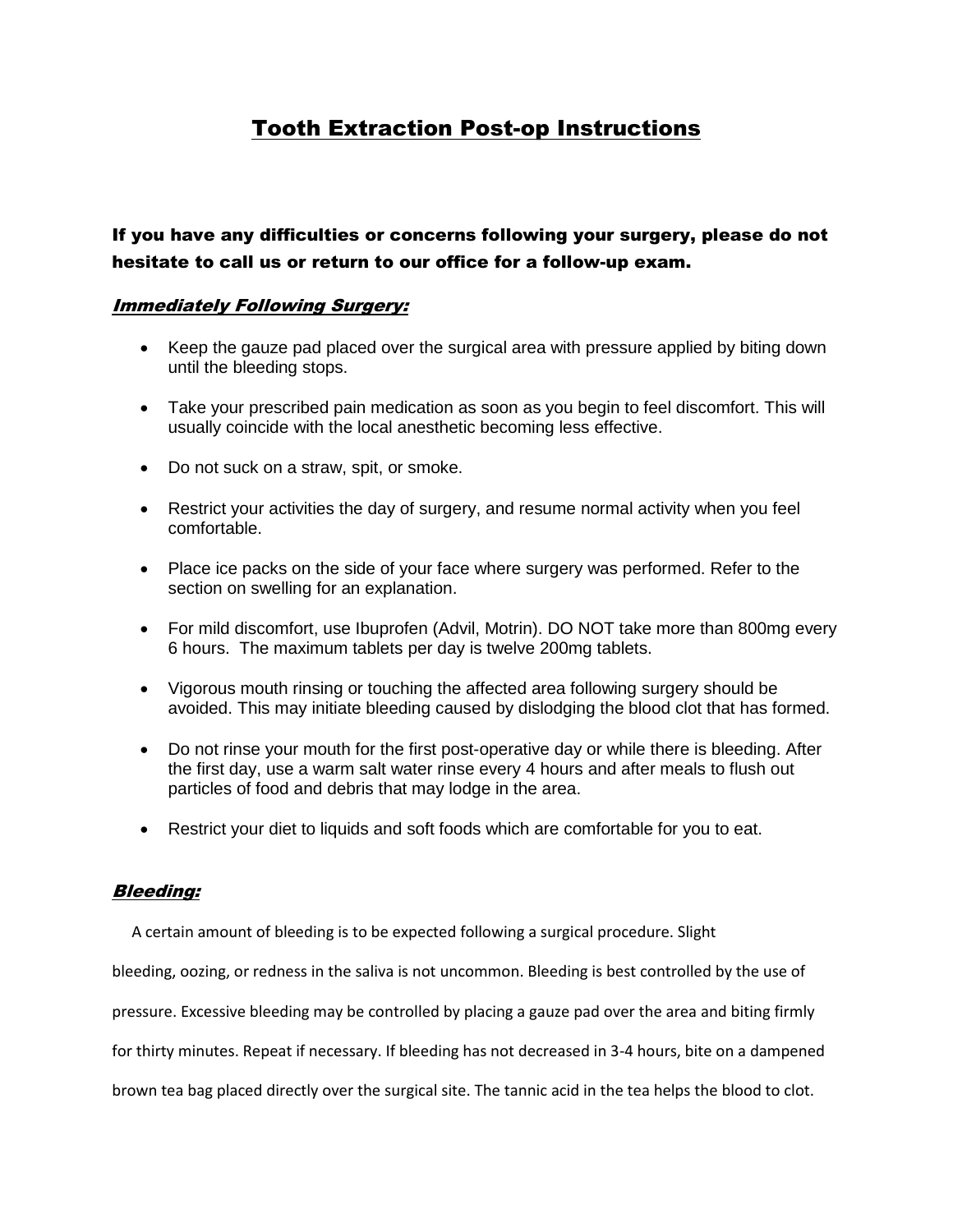## Swelling:

 The amount of swelling that is normally expected after an extraction depends on the type of surgery. Swelling around the mouth, check, eyes, and side of the face is not uncommon. The swelling sometimes may not appear immediately, and it may occur up to 2-3 days post-surgery. You can help to minimize the swelling by applying ice packs to the affected area. For the first 3 hours, apply the ice packs directly to the area, alternating on for 20 minutes then off for 20 minutes. Applying ice after 24 hours has no beneficial effect. If swelling or jaw stiffness has persisted for several days, there is no cause for alarm. If the swelling is significant, you may use a moist heat compresses to help suppress it.

#### Pain:

Post operative pain will be the most severe the first day after surgery. It is beneficial to take your pain medication before your numbness wears off. For moderate pain, 800mg of Ibuprofen (Motrin or Advil) may be taken every 6 hours. For severe pain, take the prescribed medication that was provided. DO NOT take the pain medication on an empty stomach as nausea may result. The prescribed medicine may make you drowsy. DO NOT drive an automobile or operate machinery, and AVOID alcoholic beverages. Pain or discomfort following surgery should subside more and more each day. If pain persists, it may require attention, and you should contact our office.

## Antibiotics:

 If you have been placed on antibiotics, take the medicine as directed. Antibiotics may be prescribed to help prevent infection. Discontinue antibiotic use in the event of a rash or other unfavorable reaction. PLEASE NOTE: If you are currently taking birth control pills, they will be inactivated by the antibiotic.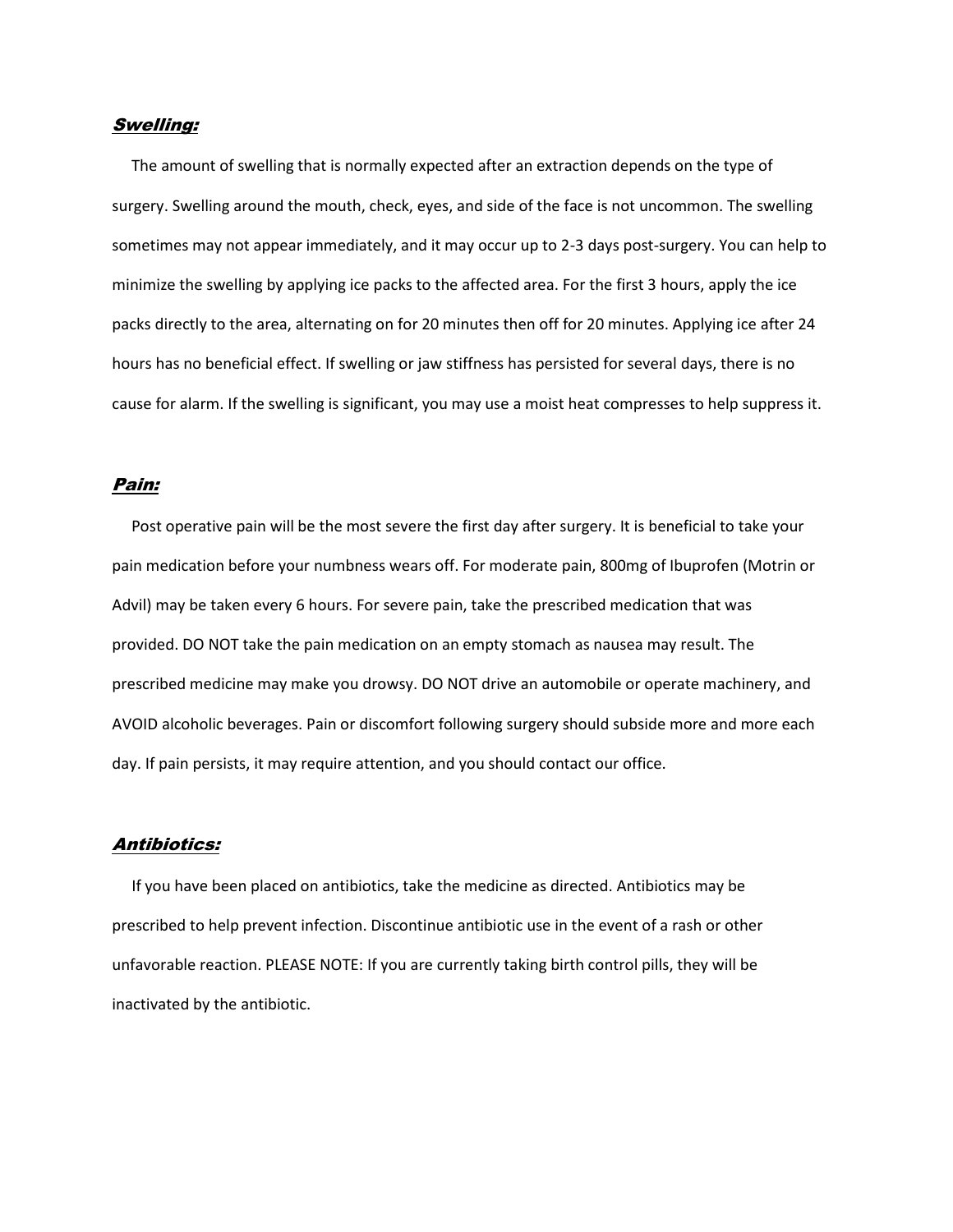# Nausea and Vomiting:

 In the event of nausea and/or vomiting following surgery, DO NOT take anything by mouth for at least an hour, including the prescribed medication. You should then sip on water, tea, or juice. Sip slowly over a fifteen-minute period. When the nausea subsides, you can begin taking solid foods and the prescribed medication.

## Sutures:

If any sutures were required, they will dissolve on their own in 7-10 days if they are dissolvable sutures. If you were instructed to return for suture removal we will remove them in 10-14 days.

## Activity:

 Over-exertion may start or intensify your pain. AVOID excessive work or play. It is not necessary to stay indoors following uncomplicated surgery. However, rest and minimal activity will help to minimize pain, swelling, and bleeding. Normal activity may be resumed the following day as tolerated.

#### Cleaning:

 Do not rinse or spit vigorously for the first 24 hours following surgery. You can brush your teeth the night of the surgery, but rinse gently. The day after surgery, you should begin rinsing four times a day and after eating. Do this gently as to not dislodge the blood clot. To rinse, mix a teaspoon of salt and a cup of warm water. DO NOT use a non-prescription rinse for 24 hours after surgery. Clean the rest of your mouth as usual.